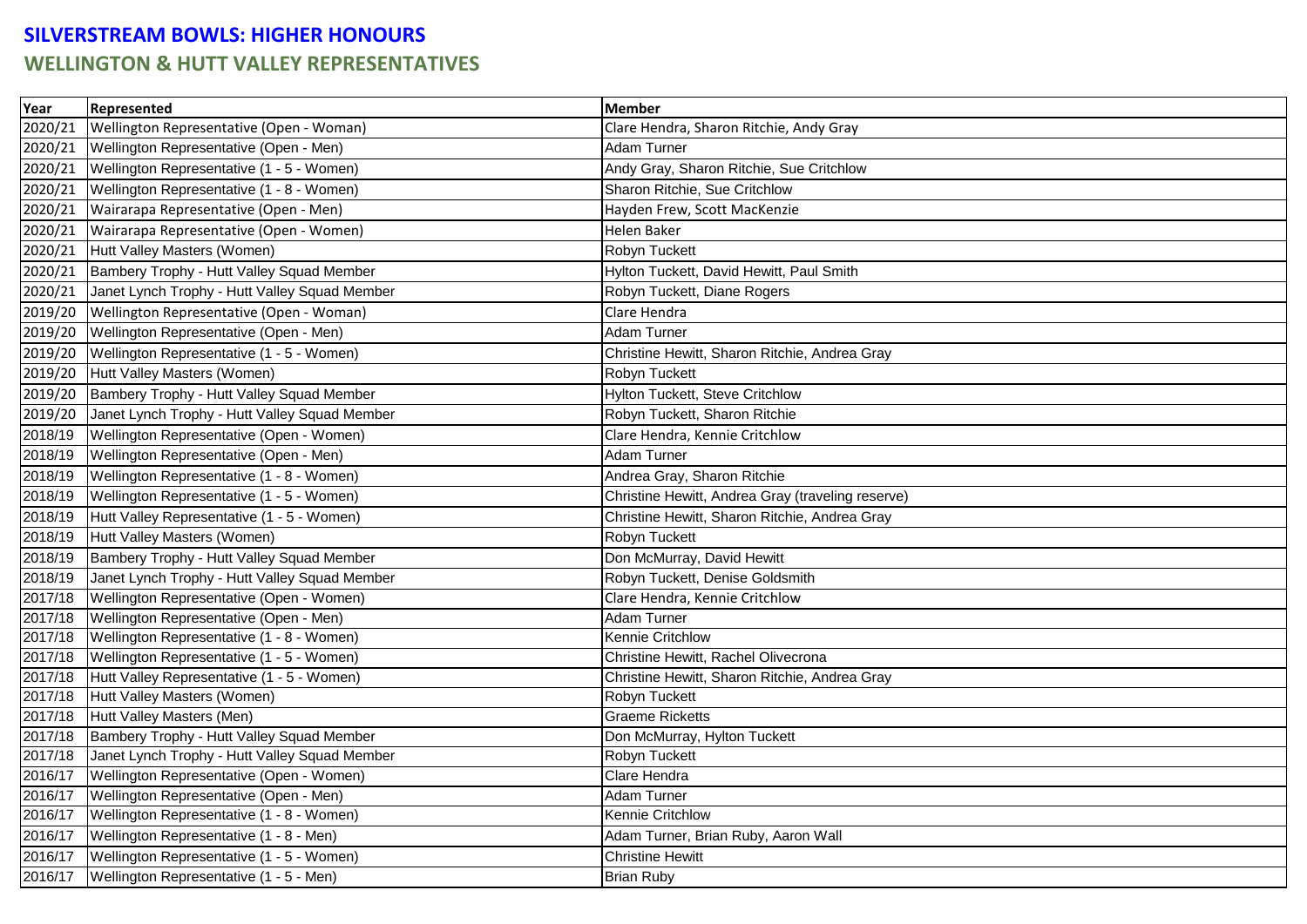| 2016/17              | Hutt Valley Representative (1 - 5 - Women)                                | Christine Hewitt, Rachel Olivecrona, Andrea Gray                                    |
|----------------------|---------------------------------------------------------------------------|-------------------------------------------------------------------------------------|
| 2016/17              | Hutt Valley Representative (1 - 5 - Men)                                  | Brian Ruby, James Florance                                                          |
| 2016/17              | Hutt Valley Masters (Women)                                               | Robyn Tuckett                                                                       |
| 2016/17              | Hutt Valley Masters (Men)                                                 | lain Opray                                                                          |
| 2016/17              | Bambery Trophy - Hutt Valley Squad Member                                 | Don McMurray, Hylton Tuckett, David Hewitt, Ian Prince                              |
| 2016/17              | Janet Lynch Trophy - Hutt Valley Squad Member                             | Robyn Tuckett, Margaret Opray                                                       |
| 2015/16              | Hutt Valley Representative (Years 1-5 Quadrangular Tournament)            | Kennie Critchlow, Christine Hewitt, Rachel Fiso, Brian Ruby                         |
| 2015/16              | Hutt Valley Representative (Years 1-5 v Kapiti)                           | Kennie Critchlow, Rachel Fiso, Brian Ruby                                           |
| 2015/16              | Wellington Representative (National Years 1-8 Intercentre Tournament)     | Kennie Ctitchlow, Adam Turner                                                       |
| 2015/16              | Hutt Valley Masters (Women)                                               | Robyn Tuckett                                                                       |
| 2015/16              | Hutt Valley Masters (Men)                                                 | David Hewitt                                                                        |
| $201\overline{5/16}$ | Wellington Representative (Wellington Canterbury Quadrangular Tournament) | Kennie Ctitchlow, Adam Turner                                                       |
| 2015/16              | Janet Lynch Trophy - Hutt Valley Squad Member                             | Robyn Tuckett, Josie Coombe                                                         |
| 2015/16              | Bambery Trophy - Hutt Valley Squad Member                                 | Don McMurray, Hylton Tuckett, David Hewitt, Dennis Coombe, Ian Prince               |
| 2015/16              | Wellington Representative (Manawatu Hexagonal Tournament)                 | Adam Turner                                                                         |
| 2015/16              | Wellington Representative (Years 1-5 Tararua Quadrangular Tournamentl)    | Kennie Ctitchlow                                                                    |
| 2015/16              | Wellington Representative (Years 1-5 WKWM Tournamentl)                    | Kennie Ctitchlow                                                                    |
| 2015/16              | Wellington Representative (Years 1-5 Hexagonal Tournament)                | Kennie Critchlow, Brian Ruby                                                        |
| 2014/15              | Janet Lynch Trophy - Hutt Valley Squad Member                             | Robyn Tuckett, Josie Coombe                                                         |
| 2014/15              | Bambery Trophy - Hutt Valley Squad Member                                 | Don McMurray, Hylton Tuckett                                                        |
| 2014/15              | Hutt Valley Masters (Women)                                               | Robyn Tuckett                                                                       |
| 2014/15              | Hutt Valley Masters (Men)                                                 | David Hewitt                                                                        |
| 2014/15              | Hutt Valley Representative (1 - 5 Years Women)                            | Kennie Critchlow, Adele Critchlow                                                   |
| 2014/15              | Hutt Valley Representative (1 - 5 Years Men)                              | Aaron Wall, Mark Finlay, Brian Ruby                                                 |
| 2014/15              | Wellington Representative (Women's Academy)                               | Kennie Critchlow, Adele Critchlow                                                   |
| 2014/15              | Wellington Representative (Men's Academy)                                 | Aaron Wall, Mark Finlay, Brian Ruby                                                 |
| 2014/15              | Wellington Representative (Women's Open)                                  | Clare Hendra                                                                        |
| 2013/14              | Janet Lynch Trophy - Hutt Valley Squad Member                             | Robyn Tuckett, Josie Coombe                                                         |
| 2013/14              | Bambery Trophy - Hutt Valley Squad Member                                 | Don McMurray, Hylton Tuckett, David Hewitt, Dennis Coombe                           |
| 2013/14              | Hutt Valley Masters (Women)                                               | Robyn Tuckett                                                                       |
| 2013/14              | Hutt Valley Masters (Men)                                                 | Iain Opray                                                                          |
| 2013/14              | Hutt Valley Representative (1 - 5 Years Women)                            | Kennie Critchlow, Adelle Critchlow                                                  |
| 2013/14              | Hutt Valley Representative (1 - 5 Years Men)                              | Adam Turner, Graeme Wall, Aaron Wall, Mark Finlay                                   |
|                      | 2013/14 Wellington Under 18 Represenative                                 | <b>Adele Critchlow</b>                                                              |
|                      | 2013/14 Wellington Representative (Men's Open)                            | Adam Turner                                                                         |
| 2013/14              | Wellington Representative (Women's Open)                                  | Clare Hendra                                                                        |
| 2012/13              | Janet Lynch Trophy - Hutt Valley squad member                             | Robyn Tuckett, Thelma Chapman                                                       |
| 2012/13              | Bambery Trophy - Hutt Valley squad member                                 | Don McMurray, Hylton Tuckett, David Hewitt, Bruce Jenner, Iain Opray, Dennis Coombe |
| 2012/13              | Hutt Valley Masters (Women)                                               | Robyn Tuckett                                                                       |
| 2012/13              | Hutt Valley Masters (Men)                                                 | Iain Opray                                                                          |
| 2012/13              | Hutt Valley Representative (1 - 5 Years Women)                            | Kennie Critchlow, Mary Sue Critchlow                                                |
| 2012/13              | Hutt Valley Representative (1 - 5 Years Men)                              | Adam Turner, Graeme Wall                                                            |
| 2012/13              | Wellington Representative (Academy)                                       | Adam Turner, Graeme Wall                                                            |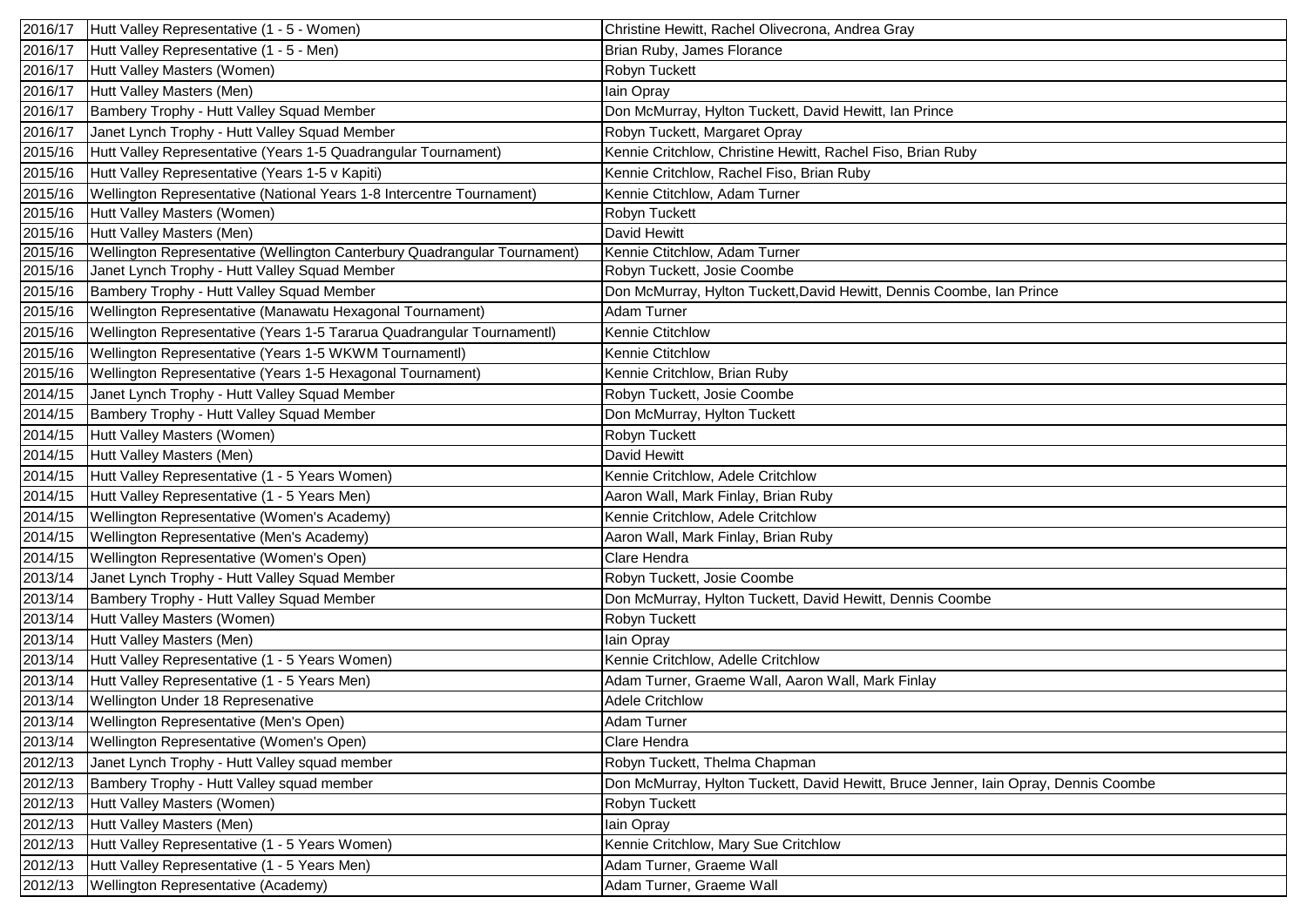| 2012/13 | Wellington Representative (Men's Open)   | <b>Adam Turner</b>                                                                                    |
|---------|------------------------------------------|-------------------------------------------------------------------------------------------------------|
| 2012/13 | Wellington Representative (Women's Open) | Clare McCaul                                                                                          |
| 2011/12 | Hutt Valley 1 - 5 Years                  | Adam Turner, Kennie Critchlow                                                                         |
| 2011/12 | <b>Wellington Disabled</b>               | <b>Richard Warwick</b>                                                                                |
| 2011/12 | Wellington 1 - 5 Years                   | Adam Turner                                                                                           |
| 2011/12 | Wellington                               | <b>Clare McCaul</b>                                                                                   |
| 2010/11 | Janet Lynch Trophy - Hutt Valley         | Maria Moen, Josie Coombe                                                                              |
| 2010/11 | Bambery Trophy - Hutt Valley             | Don McMurray, Hylton Tuckett, Bill Harrison, Dennis Coombe, Bruce Jenner, David Hewitt, Paddy Breslin |
| 2010/11 | <b>Hutt Valley Masters</b>               | Margaret Opray, Iain Opray                                                                            |
| 2010/11 | Hutt Valley 1 - 5 Years                  | Adam Turner, Ian Prince, Jane Prince                                                                  |
| 2010/11 | <b>Wellington Disabled</b>               | <b>Richard Warwick</b>                                                                                |
| 2010/11 | Wellington 1 - 5 Years                   | Adam Turner                                                                                           |
| 2010/11 | Wellington                               | <b>Clare McCaul</b>                                                                                   |
| 2009/10 | <b>Wellington Disabled</b>               | <b>Richard Warwick</b>                                                                                |
| 2009/10 | Janet Lynch Trophy - Hutt Valley         | Robyn Tuckett, Maria Moen, Joy Young, Betty Jackson                                                   |
| 2009/10 | Bambery Trophy - Hutt Valley             | Don McMurray, Hylton Tuckett, Bruce Jenner, David Hewitt                                              |
| 2009/10 | Hutt Valley 1 -5 Years                   | Adam Turner, Sonny White, Dayvinia Potter                                                             |
| 2009/10 | <b>Hutt Valley Masters</b>               | Iain Opray, Don McMurray, Josie Coombe, Margaret Opray                                                |
| 2009/10 | Wellington 1 - 5 Years                   | Adam Turner                                                                                           |
| 2009/10 | <b>Wellington Development</b>            | Dayvinia Potter                                                                                       |
| 2009/10 | Wellington                               | Clare McCaul, Robyn Tuckett                                                                           |
| 2008/09 | Hutt Valley 1 -5 Years                   | Dayvinia Potter                                                                                       |
| 2008/09 | <b>Wellington Disabled</b>               | <b>Richard Warwick</b>                                                                                |
| 2008/09 | <b>Hutt Valley Masters</b>               | Iain Opray, Don McMurray, Betty Jackson, Sue George                                                   |
| 2008/09 | Wellington                               | Clare McCaul, Robyn Tuckett, Vince Patel                                                              |
| 2007/08 | <b>Hutt Valley Masters</b>               | lain Opray, Don McMurray, Betty Jackson                                                               |
| 2007/08 | Hutt Valley 1 -5 Years                   | <b>Alex Rennie</b>                                                                                    |
| 2007/08 | <b>Wellington Development</b>            | Robyn Tuckett, Kane Elphick                                                                           |
| 2007/08 | Wellington 1 - 5 Years                   | Abbey Dugdale, Tracey Turner                                                                          |
| 2007/08 | Wellington                               | <b>Clare McCaul</b>                                                                                   |
| 2006/07 | <b>Hutt Valley Masters</b>               | Daphne Phillips, Maria Moen, Ian Opray, Don McMurray                                                  |
| 2006/07 | <b>Wellington Development</b>            | Robyn Tuckett, Clare McCaul                                                                           |
| 2006/07 | Wellington 1 - 5 Years                   | Robyn Tuckett, Hylton Tuckett                                                                         |
| 2006/07 | Wellington                               | <b>Clare McCaul</b>                                                                                   |
| 2005/06 | <b>Hutt Valley Masters</b>               | Iain Opray, Don McMurray, Betty Jackson                                                               |
| 2005/06 | <b>Wellington Development</b>            | Robyn Tuckett, Clare McCaul                                                                           |
| 2005/06 | Wellington 1 - 5 Years                   | Robyn Tuckett, Hylton Tuckett                                                                         |
| 2005/06 | Wellington                               | <b>Mark Noble</b>                                                                                     |
| 2004/05 | <b>Hutt Valley Masters</b>               | Daphne Phillips, Ian Opray, Don McMurray                                                              |
| 2004/05 | Wellington 1 - 5 Years                   | Robyn Tuckett, Hylton Tuckett                                                                         |
| 2004/05 | Wellington                               | Mark Noble, Ian Opray                                                                                 |
| 2003/04 | <b>Hutt Valley Masters</b>               | Daphne Phillips                                                                                       |
| 2003/04 | Wellington 1 - 5 Years                   | Robyn Tuckett                                                                                         |